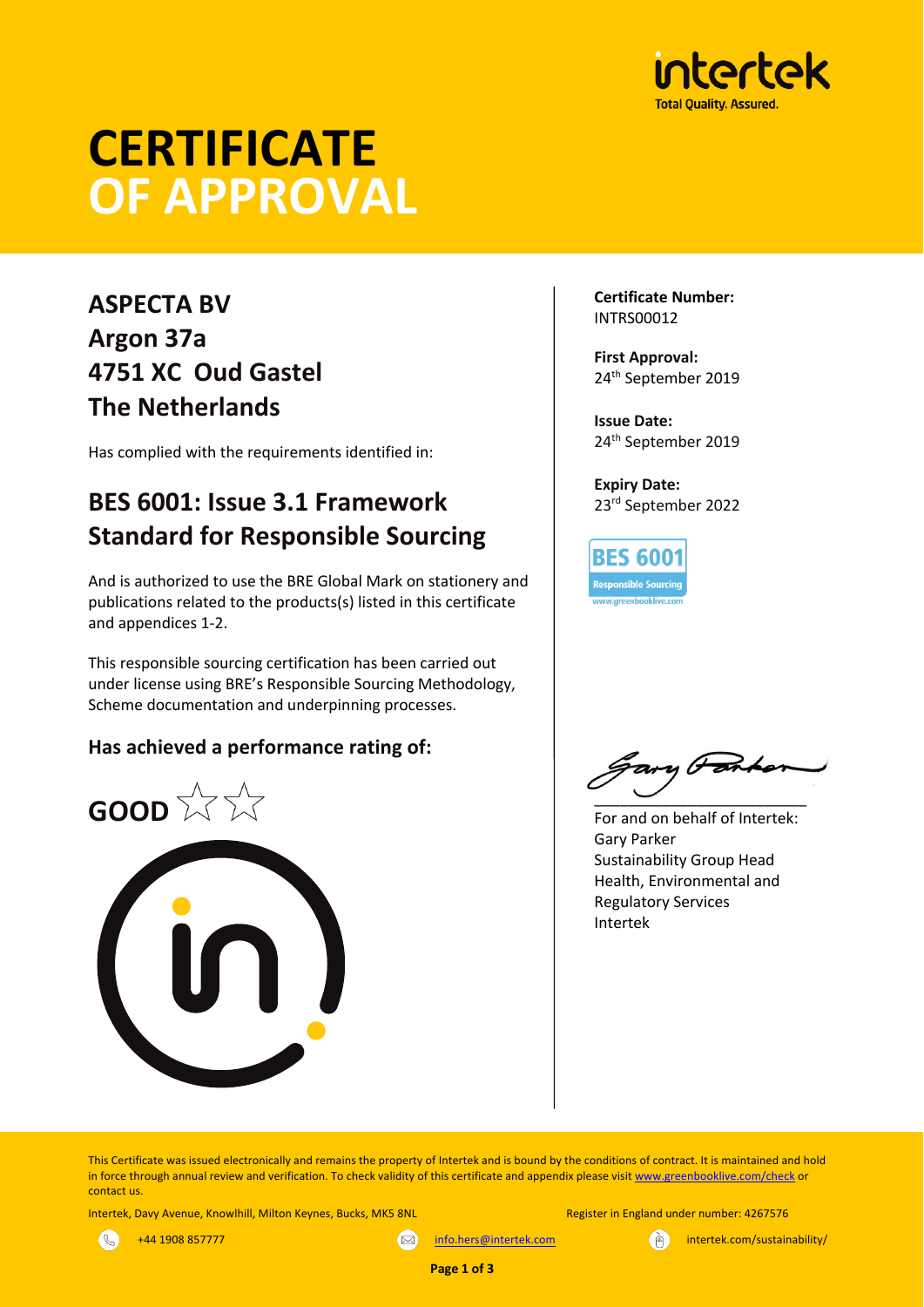

## **Appendix to Certificate Number: INTRS00012**

### **Production sites:**

| <b>Site Assessed</b>                                                                                                | <b>Product Groups</b>                                                                              |
|---------------------------------------------------------------------------------------------------------------------|----------------------------------------------------------------------------------------------------|
| XF (Also referred to as ELEGANT)<br><b>Hexing Street</b><br>Jinfeng Town, Zhangjiagang City,<br>Jiangsu, P.R. China | Aspecta One<br>Aspecta Five<br>Aspecta TEN<br>Looselay<br>Elemental by Aspecta dryback 2,5 mm/0,55 |

#### **Score Summary**

| <b>Section</b>                                                   | <b>Total Score</b> | <b>Overall Performance Rating</b> |  |  |  |
|------------------------------------------------------------------|--------------------|-----------------------------------|--|--|--|
| 3.2. & 3.3. Organizational and<br><b>Supply Chain Management</b> | 13 - Excellent     | <b>GOOD</b>                       |  |  |  |
| 3.4 Environmental and Social<br>Requirements                     | $16 - Good$        |                                   |  |  |  |

In accordance with the scheme requirements, you must notify us of any changes in circumstances so that we can amend the Certification details.

Gary Parker Sustainability Group Head, Health, Environmental and Regulatory Services 24/09/2019 24/09/2019 23/09/2022<br>
Name, Title **24/09/2019** 24/09/2019 24/09/2019 25sue Date 25 24/09/2019 For and on behalf of Intertek Name, Title Name, Title First Approval Issue Date Expiry Date intertek **BES 6001 Total Quality, Assured. Responsible Sourcing** www.areenbooklive.cor

This Certificate was issued electronically and remains the property of Intertek and is bound by the conditions of contract. It is maintained and hold in force through annual review and verification. To check validity of this certificate and appendix please visit www.greenbooklive.com/check or contact us.

**Page 2 of 3**

Intertek, Davy Avenue, Knowlhill, Milton Keynes, Bucks, MK5 8NL Register in England under number: 4267576

 $\mathcal{R}$